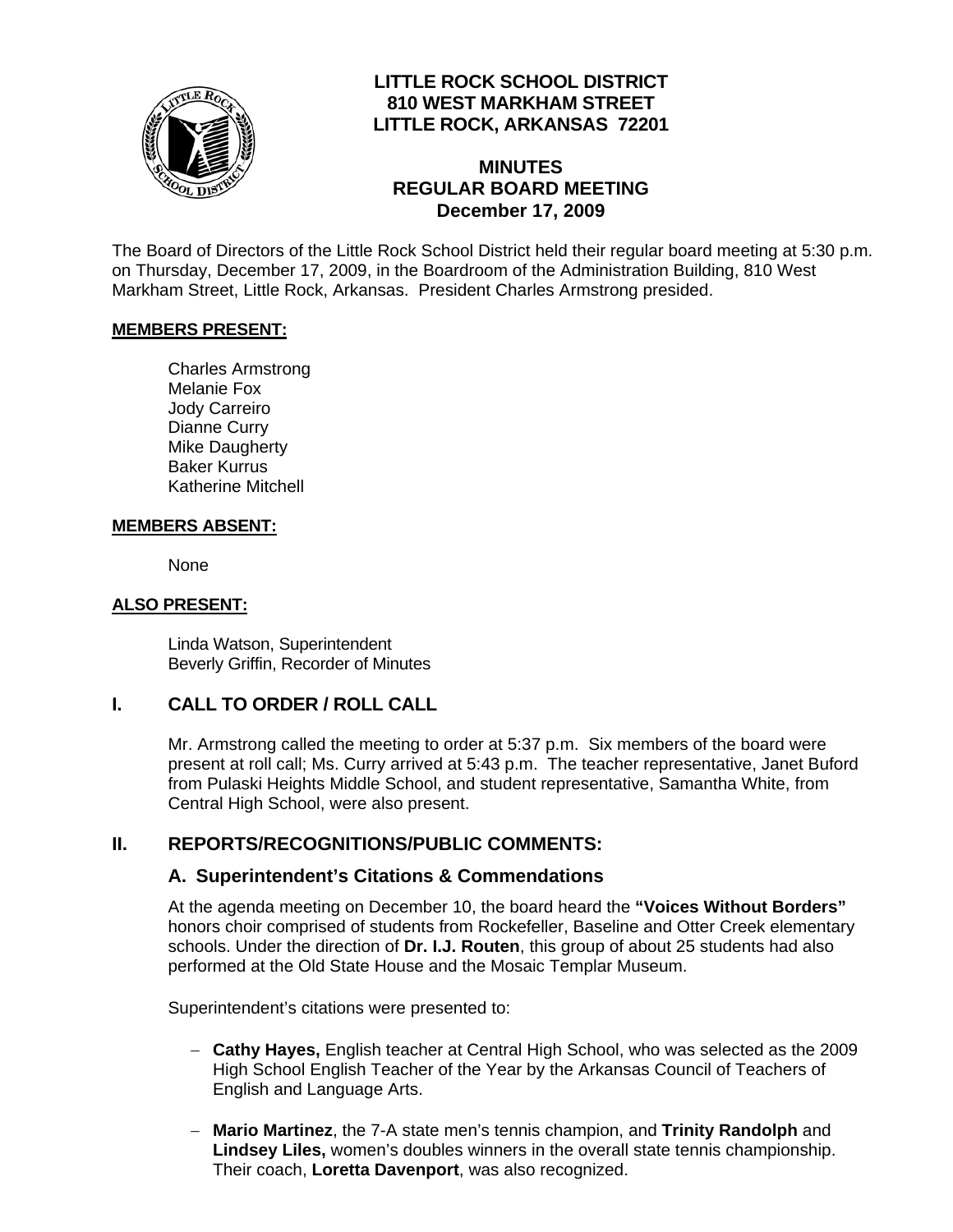Special Board Meeting December 17, 2009 Page 2

- − Twenty four LRSD teachers who recently earned their certification from the **National Board for Professional Teaching Standards:** 
	- − **Marie Boone**, Hall High School
	- − **Charlotte Brown**, Forest Heights Middle School
	- − **Elwood Cole**, Fulbright Elementary
	- − **Amy Fuss**, Hall High School
	- − **Christine Fox**, Williams Magnet
	- − **Tamika Gore**, Dodd Elementary
	- − **Faye Hanson**, Rockefeller Elementary
	- − **Debbie Headley**, Baseline Elementary
	- − **Tiffany Jordan**, Williams Magnet
	- − **Anna Kennedy**, J.A. Fair High School
	- − **Karen Latch**, Williams Magnet
	- − **Sandra Lester**, Williams Magnet
	- − **Emma Mateo**, Otter Creek Elementary
	- − **Jennifer McManus**, Williams Magnet
	- − **Holcomb Mosley**, Gibbs Magnet
	- − **Jacqueline O'Connor**, McClellan High School
	- − **Demetric Reed**, Dodd Elementary
	- − **Tonya Sproles**, Wakefield Elementary
	- − **Nikki Swanigan**, Chicot Primary
	- − **Joy Thompson**, Dunbar Middle School
	- − **Lashay Terry**, Wakefield Elementary
	- − **Jonas White**, Henderson Middle School
	- − **Patricia White-Erwin**, Pulaski Heights Elementary
	- − **Vekissa Wilson**, Henderson Middle School

**Myrtle Withers**, the LRSD Mentor Coordinator, announced that January is National Mentoring month, and the ViPS office would coordinate events to promote awareness of the need for mentors. They will sponsor a contest for students to enter a letter describing how their mentor made a difference in their life. Winners will attend the January agenda meeting.

Ex-officio representatives for the month of December were Samantha White, student from Central **High School**, and **Janet Buford**, teacher from **Pulaski Heights Middle School**.

#### **B. Remarks from Citizens**

No citizens signed up to address the board.

#### **C. Little Rock PTA Council**

**Patty Barker**, PTA council president, expressed appreciation to the staff of Hamilton Learning Academy for hosting the December Council Meeting. She announced that the January meeting would be held at Pulaski Heights Middle School on January 12, 2010. The annual Founders Day luncheon will be held on February 9, 2010. Ms. Barker closed by wishing the audience a happy holiday season.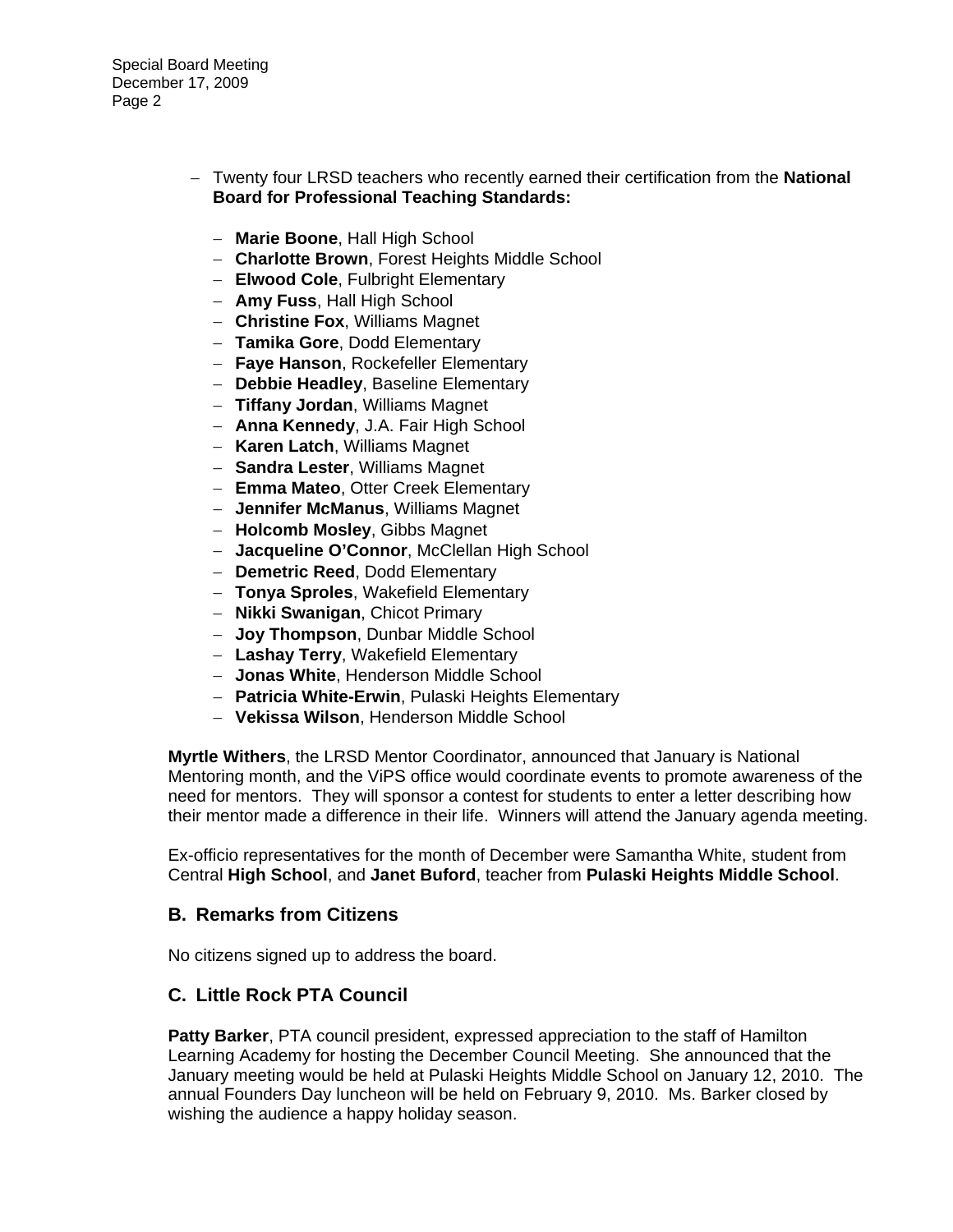## **D. Little Rock Classroom Teachers Association**

**Cathy Koehler** wished the board and audience a happy holiday. She thanked the district's parents who entrust their children to us, and expressed wishes to the board members and superintendent for a positive new year.

# **III. REPORTS AND COMMUNICATIONS**

### **A. Remarks from Board Members**

**Ms. Fox** and **Dr. Mitchell** wished the audience, administrators, and fellow board members a Merry Christmas, happy holiday break, and a happy new year.

**Mr. Kurrus** thanked everyone who attended the community forum at Fulbright Elementary School. He expressed appreciation also to Dr. Roberts and his wife for being in attendance.

**Mr. Carreiro** thanked those who attended the community forum at Terry Elementary School. He wished the audience a happy holiday and suggested a "gift of learning" by encouraging the listeners to buy a book or visit a museum.

**Ms. Curry** reported that she had served as Santa's helper at Otter Creek Elementary School and had also visited Mabelvale Middle School. She wished the listeners a happy holiday season.

**Dr. Daugherty** wished the audience a merry Christmas and happy New Year. He also expressed appreciation to Arkansas' Representatives and Senators for voting in support of health care initiatives.

**Mr. Armstrong** wished listeners a merry Christmas and a happy, prosperous, and blessed New Year. He encouraged students to put their best foot forward and to give a renewed effort to achieve their goals.

# **B. Legal Update**

**Mr. Heller** thanked the board for the privilege and pleasure of working with them for many years. He reported that the Arkansas Board of Education had approved the charter application for the Little Rock Urban Prep Academy for Boys, but with the conditions and stipulations that had been requested by the LRSD. Those stipulations included a requirement to serve lower socioeconomic and lower performing students.

Mr. Heller noted that two hearings were scheduled for January; one would be the North Little Rock School District's request for unitary status and the other would be the same request by the Pulaski County Special School District. He reported that no interdistrict issues would be raised; only those which relate to their own compliance with existing intra-district plans.

### **C. Update: Truancy Review Committee**

Dr. Dennis Burrows provided a brief status report on the progress of the Truancy Review Committee. The committee met on December  $10<sup>th</sup>$ . They are sending letters inviting additional members of the community to serve on the committee. They will complete the development of bylaws in January, and hope to have a more complete committee list at that time.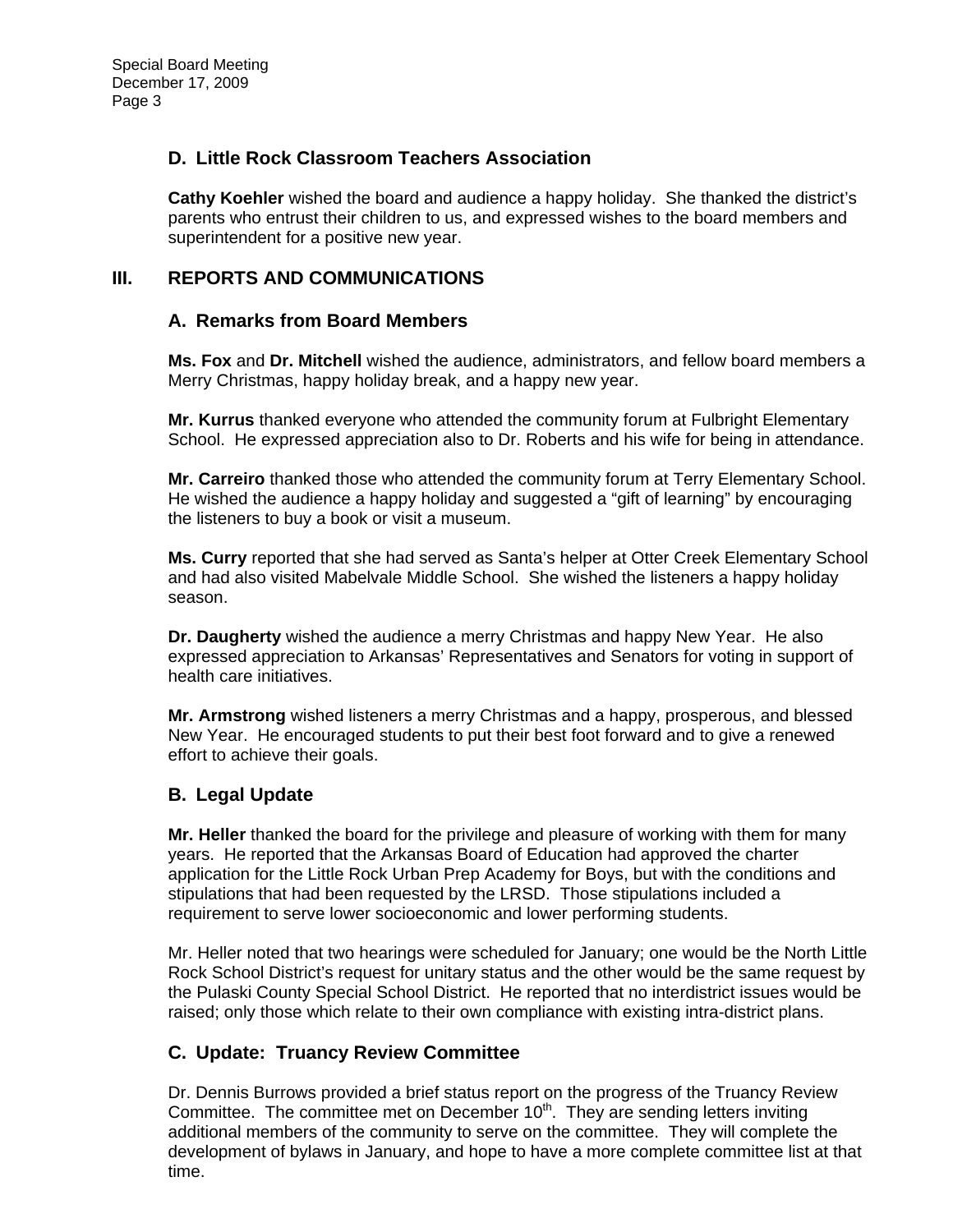# **D. Update: LRSD Professional Development**

Dr. Watson announced that Marion Woods had recently attended the National Staff Development Council meeting where she was honored for her participation in the organization and for organizing an Arkansas Affiliate of the NSDC. Part of her responsibilities include orienting new members and serving as a mentor to teachers across the state.

Ms. Woods provided an overview of the elementary professional development programs through a PowerPoint presentation. Lloyd Sain followed with a similar presentation on the secondary professional development program.

Mr. Kurrus asked that district administrators monitor implementation of programs to ensure that the professional development ensures an impact on classroom learning and on closing the achievement gap. He asked about intensive training and monitoring of entry level teachers to assess their effectiveness by measuring the achievement of the students in their classrooms. Dr. Sain reported that the Pathwise mentoring program provided support for these novice teachers for up to two years and that other district administrators were available to assist when weaknesses were identified.

# **E. Update: LRSD Social Studies Education**

Marie McNeal, director of social studies, introduced Laura Beth Arnold, lead social studies teacher for elementary level students and coordinator of the Teaching American History Grant. Ms. McNeal provided a detailed PowerPoint overview of the district's social studies program including information on the curriculum review procedures, updating the curriculum to align with Arkansas Frameworks and instructional maps, realignment of resources, use of targeted teaching strategies, and assessments to provide content and literacy skills at appropriate levels.

Information on the Teaching American History Grant was also provided, indicating that the district partners with UALR, the Clinton Library and Central High School National Historic Site. These partnerships provide opportunities for teachers to participate in summer programs, community symposiums, field trips and other professional development activities.

Ms. McNeal closed by inviting the board and audience members to participate in the 2010 National History Day competition on Saturday, January 30, 9:00 a.m. to noon at Washington Magnet Elementary School. An awards and recognition program will begin at 1:00 p.m.

# **F. Budget Update**

Mr. Bailey reported that all stimulus plans had been approved and that requisitions were being submitted to him for funding approval. He also reported that he had been working with Human Resources to hire for all employment positions that were included in the funding proposals.

Regarding the budget update, Mr. Bailey reported that revenues were within the range projected for this point in the fiscal year. He is waiting on information from the county tax collectors regarding receipt of delinquent tax proceeds.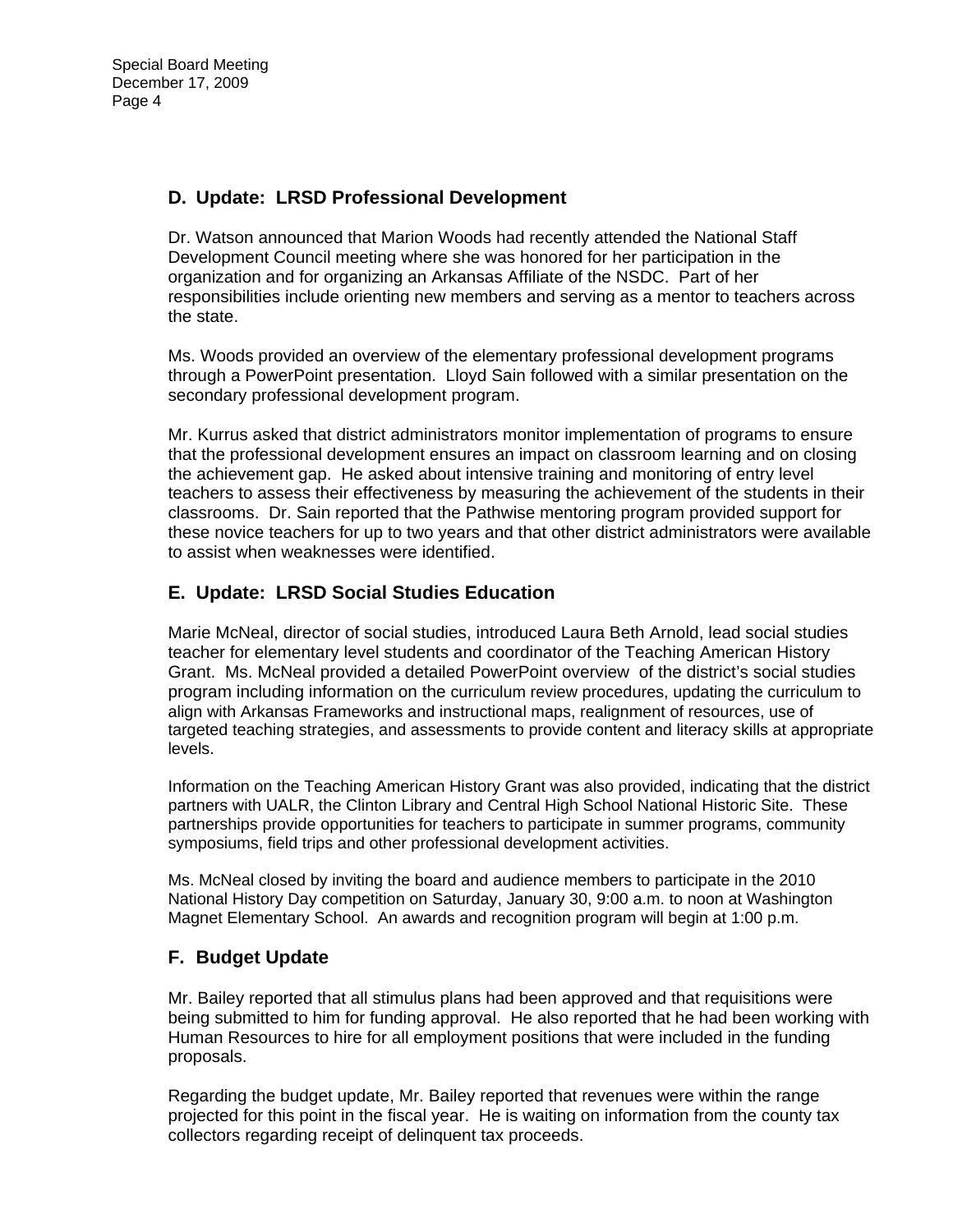Dr. Mitchell thanked Mr. Bailey and the finance department staff for the new format for the financial reports provided to the board.

#### **G. Internal Auditors Report**

Mr. Becker's report was provided as part of the board's agenda. No additional information was presented or requested.

### **IV. APPROVAL OF ROUTINE MATTERS**

#### **A. Donations of Property**

The board was asked to approve the receipt of recent donations to the district. Student exoffficio Samantha White read the list of donations. Ms. Curry made a motion to approve the donations; Dr. Mitchell seconded the motion and it **carried unanimously**.

| <b>SCHOOL/DEPARTMENT</b>            | <b>ITEM</b>                                                                                                     | <b>DONOR</b>                                                                                                                                                                                                                                               |
|-------------------------------------|-----------------------------------------------------------------------------------------------------------------|------------------------------------------------------------------------------------------------------------------------------------------------------------------------------------------------------------------------------------------------------------|
| Hamilton Learning Academy           | Cash contributions for the holiday food<br>drive totaling \$500.00                                              | Marie Friend - Bess Childs<br>Renee Shapiro - Abby Smits<br><b>Terry Roark Ministries</b><br>Chris Cranford and an<br>Anonymous donor                                                                                                                      |
| Woodruff Early Childhood Center     | Baby wipes, valued at \$150.00                                                                                  | Andrea Heyaime                                                                                                                                                                                                                                             |
|                                     | Baby wipes, valued at \$250.00                                                                                  | <b>UAMS House of Delegates</b>                                                                                                                                                                                                                             |
|                                     | \$200.00 cash to provide incentives<br>and materials for faculty and staff                                      | Dayspring Behavioral Health<br>Services of Arkansas                                                                                                                                                                                                        |
|                                     | School uniforms valued at \$150.00                                                                              | Windsong Church of Christ                                                                                                                                                                                                                                  |
|                                     | Miscellaneous donations to October<br>Fest, including cash, prizes, cakes,<br>candy, pumpkins totaling \$450.00 | Parthenia Sims - Roslyn Joseph<br>Cheryl Davidson<br>Jacqueline Dedman - Kanda Henry<br>Lee Johnson - Centennial Bank<br>Tammy Givens - Kera Johnson<br>Deborah Martinez - Martha Sellers<br>Kassia Sherrill - Yavon Young<br>Katie Reagan - Amanda Morris |
|                                     | Christmas decorations, valued at<br>\$50.00                                                                     | Kay Westbrook & Jeanne Housley                                                                                                                                                                                                                             |
| <b>LRSD Early Childhood Program</b> | Assorted toys, valued at \$41,869.88,<br>to be distributed to Early Childhood<br>classrooms across the district | U. S. Toy Company, Inc., dba<br><b>Constructive Playthings</b>                                                                                                                                                                                             |

#### **DONATIONS**

### **B. Minutes**

Minutes from the regular board meeting held on November 19, and from a special meeting held on December 10, 2009 were presented for the board's review and approval. Mr. Carreiro made a motion to approve the minutes as submitted. Dr. Mitchell seconded the motion and it **carried unanimously**.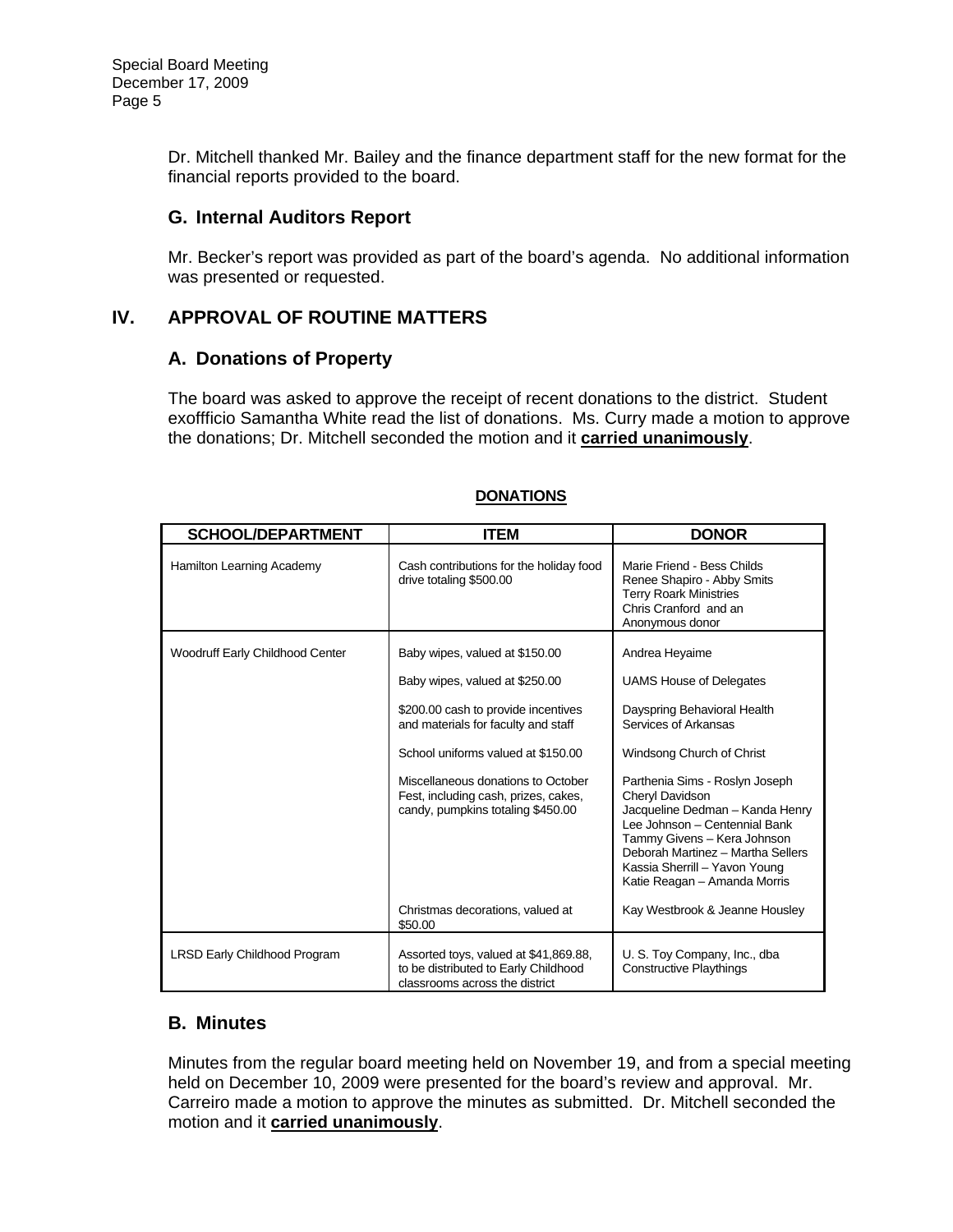# **V. ADMINISTRATION**

### **A. Alternatives Unlimited – Contract Pending**

The board had requested placement for approval of the contract for services by J. Vincent Brown through his company Alternatives Unlimited. Dr. Watson reported that the administration was working with our attorneys to review the contract prior to presenting for board approval. Mr. Bailey responded to questions and reported that there remained minor changes to the budget language, and that he expected to be prepared with a contract for consideration in January. Mr. Armstrong requested that the board receive a copy of the completed contract as soon as it becomes available.

# **VI. EDUCATIONAL SERVICES**

# **A. Course Additions and Deletions – 2010-11 School Year**

Board policy and regulations require board approval of all new courses and changes to the curriculum catalog which is published annually. Once the proposed courses are approved by the Board, the paperwork is then submitted to the Arkansas Department of Education for approval. A list of proposed course additions, deletions and modifications for the 2010-2011 school year were presented for the board's review. Dr. Mitchell moved to approve the list of course additions and deletions; Ms. Fox seconded the motion and it **carried unanimously**.

#### **VII. HUMAN RESOURCES**

### **A. Personnel Changes**

Routine personnel changes were printed in the board's agenda. Dr. Mitchell moved to approve the personnel changes presented; Ms. Curry seconded the motion and it **carried unanimously**.

### **VIII. FINANCE & SUPPORT SERVICES**

### **A. Monthly Financial Reports**

The monthly financial reports were provided for the boards review as part of their agenda. Mr. Bailey was present to respond to questions. No action was required.

### **IX. CLOSING REMARKS**

#### **A. Announcements and Reminders**

Dr. Watson reported that they were moving ahead on posting a vacancy announcement for the principal of Roberts Elementary School. It is expected that the interviews will be held and a recommendation ready to present for board approval in early January. If the process moves as expected, the administration will request a special meeting at the agenda meeting in January to approve the recommendation.